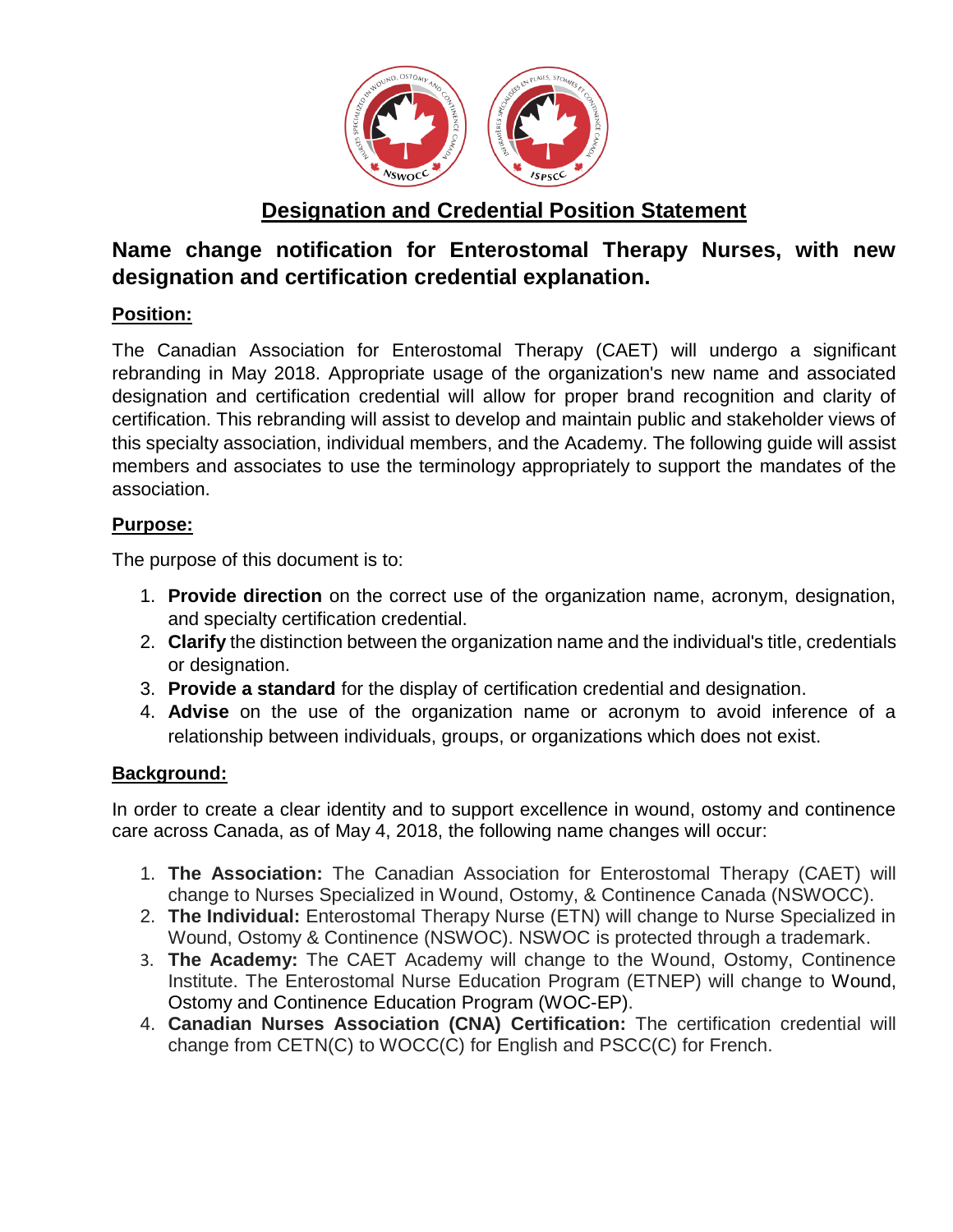

### **The Association (NSWOCC):**

NSWOCC is an acronym for the organization Nurses Specialized in Wound, Ostomy & Continence Canada. This acronym is not to be used by any one individual or group as a name, credential, certification, or position title. NSWOCC should be pronounced either with emphasis placed on each individual letter or pronounced "ENSWOK Canada".

## **The individual (NSWOC):**

Only registered nurses who have completed all three domains of a wound, ostomy and continence education program recognized by the World Council of Enterostomal Therapists (WCET) may use the designation NSWOC (nurse specialized in wound, ostomy & continence).

Registered nurses who have not completed all three domains of education in wound, ostomy and continence cannot use the designation NSWOC. These individuals may apply for recognition of prior learning through the Wound, Ostomy & Continence Institute WOC-EP to complete the missing component of education.

When using the NSWOC designation or title it should be stated that one is a "Nurse Specialized in Wound, Ostomy and Continence". It is not appropriate to state "Nurse Specialist in Wound, Ostomy and Continence", nor is it acceptable to state that one is a "Wound, Ostomy and Continence Nurse Specialist". NSWOC should be pronounced either with emphasis placed on each individual letter or pronounced "ENSWOK".

### **The Academy (WOC-EP):**

The Wound, Ostomy & Continence Institute's WOC-EP sets the standard for education in the tri-specialty of wound, ostomy and continence and is recognized by WCET. Graduates of this program may use the designation NSWOC. The WOC-EP acronym is not to be utilized as a designation.

### **CNA Certification (WOCC(C)):**

Nurses Specialized in Wound, Ostomy & Continence are the only registered nurses in Canada who are eligible to write the CNA certification exam in the tri-specialty of wound, ostomy and continence care.

The Canadian Nurses Association, an organizational body separate from NSWOCC, holds the rights to the designations WOCC(C) and PSCC(C). The English credential represents: Wound, Ostomy and Continence Certified (Canada). The French credential represents: Plaies, stomies,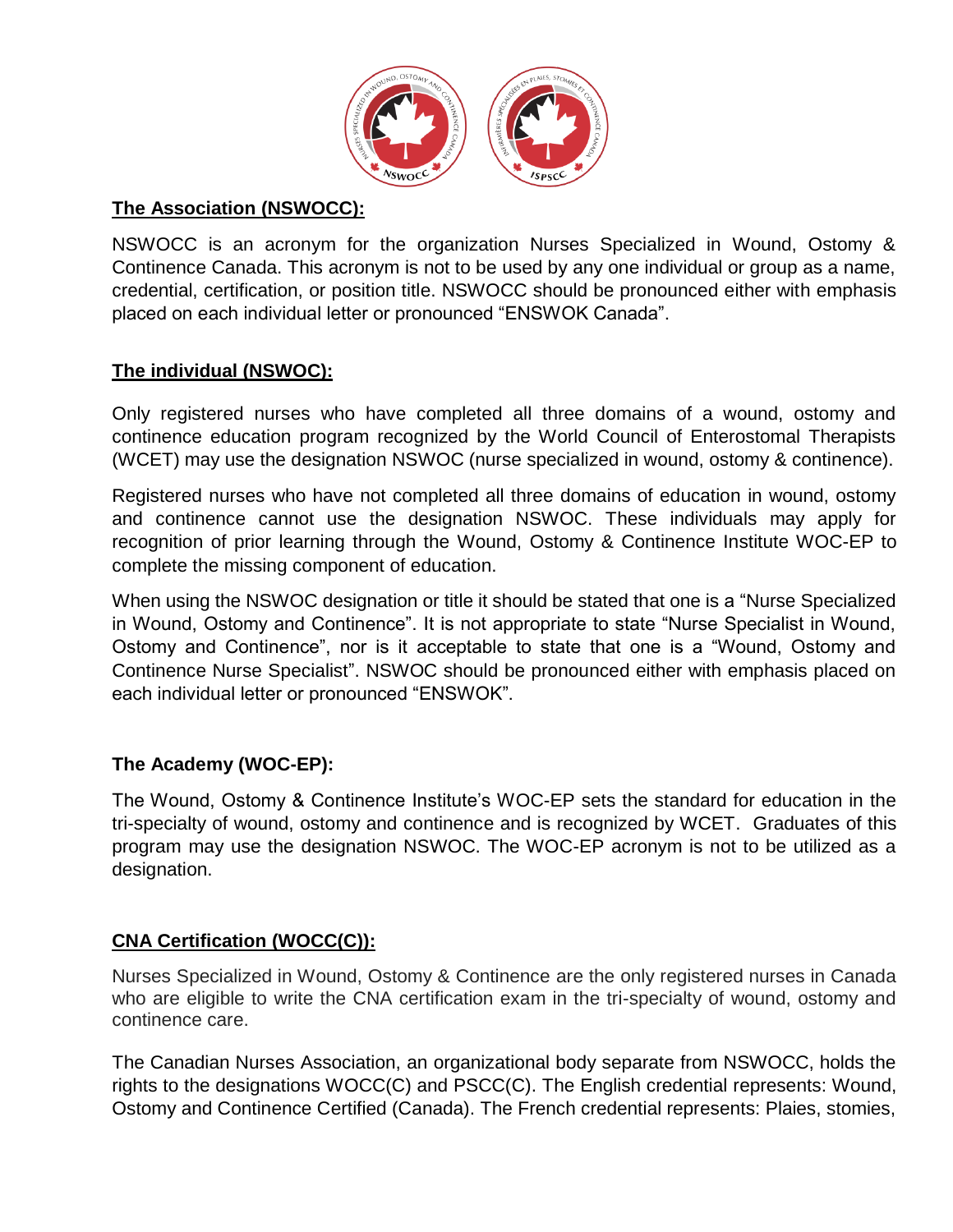

continence certifie (Canada). These credentials can only be used by those who have successfully obtained and maintained CNA's requirements for certification.

When using this credential, it should be explained that one is a "Certified Nurse Specialized in Wound, Ostomy and Continence". When referring to the WOCC(C) credential it is pronounced with emphasis on each of the WOCC letters followed by "Canada".

### **Use of Designations and Credentials:**

It is the position of NSWOCC that the designations and credentials written behind the name of a Nurse Specialized in Wound, Ostomy & Continence will appear as follows: degrees, credentials, and designations are listed after the name of the individual with or without a comma followed by a single space after each designation. NSWOCC recognizes that nurses within Canada may wish to organize their credentials by professional designation, followed by educational degrees, while others may wish to utilize educational degrees followed by professional designations. NSWOCC does not hold a position as to which method of listing degrees and credentials is correct. The NSWOC designation shall be written after educational degrees, professional designations and credentials but before CNA credentials. Certified Nurses Specialized in Wound, Ostomy & Continence may choose to use both the NSWOC designation and WOCC(C) credential or the WOCC(C) credential alone. It is the choice of the individual but may be dictated by employer requirements. CNA credentials shall directly follow NSWOC if both the designation and credential are being used.

#### **Examples of correct English credential utilization:**

Susan Jones, RN, BScN, MN, NSWOC, WOCC(C) Susan Jones, PhD, RN, NSWOC, WOCC(C) Susan Jones, RN, BScN, NSWOC, WOCC(C) Susan Jones, BScN, RN, NSWOC Susan Jones, RN, BScN, WOCC(C)

It is incorrect to place a "(C)" for after NSWOC. WOCC(C) is the correct method to display the individual's certification. Neither NSWOC, nor WOCC(C), shall be used in place of a professional designation. The nurse must still note their professional designation i.e. RN, NP, RN(EC) after their name according to their provincial legislative requirements.

#### **Conclusion and Implications for Practice:**

The purpose of the name change is to create a clear identity and to support excellence in wound, ostomy and continence cross Canada. Consistent use of credentials and designations will support this purpose allowing patients, health care professionals and policymakers to clearly identify and understand the expertise of this group. As the only group with certification in each area of the tri-specialty, it is important that credentials and designations clearly state that a